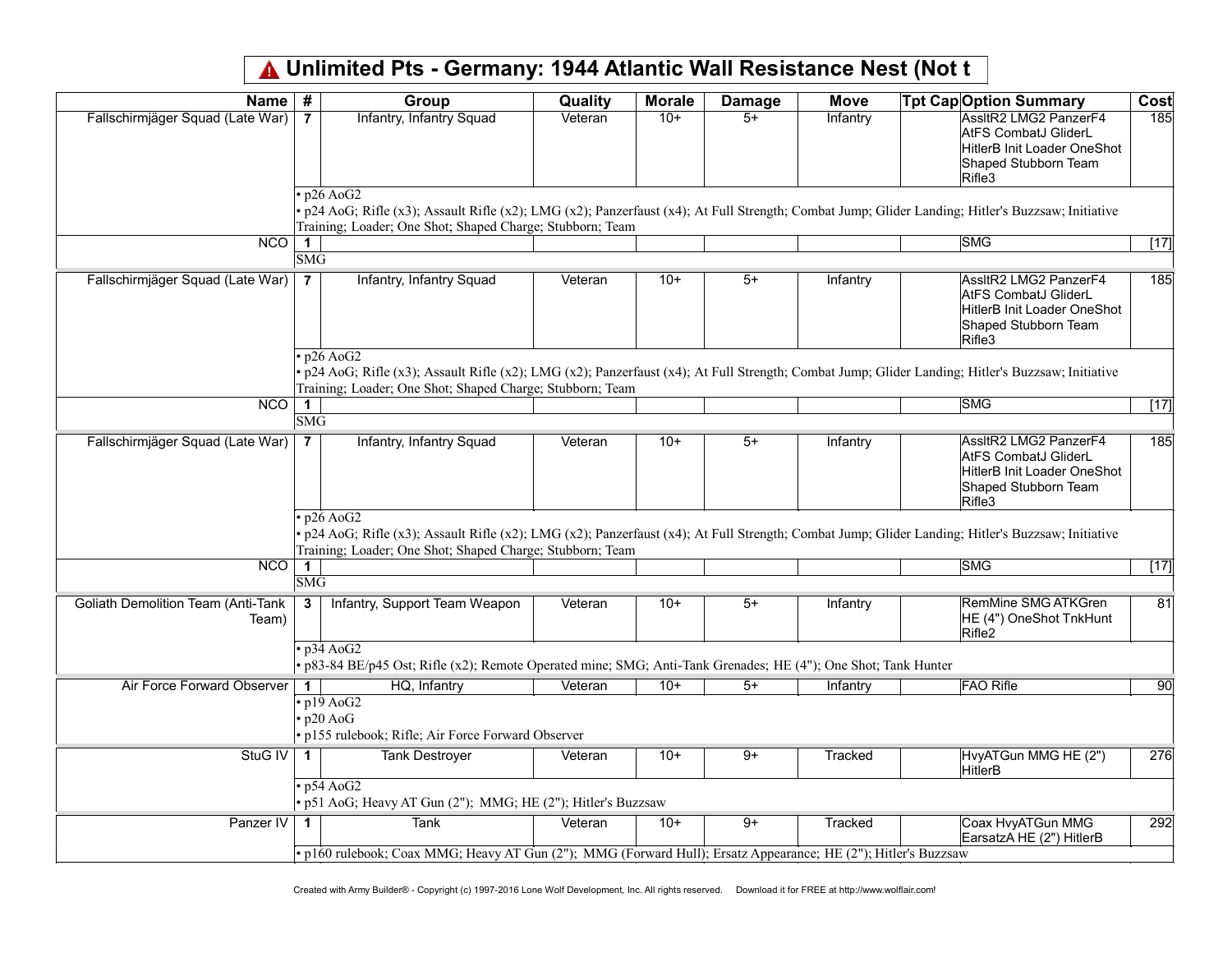| <b>Name</b>                      | # | Group                                                                                                                 | <b>Quality</b> | <b>Morale</b> | <b>Damage</b> | <b>Move</b> | <b>Tpt Cap</b> Option Summary    | Cost   |
|----------------------------------|---|-----------------------------------------------------------------------------------------------------------------------|----------------|---------------|---------------|-------------|----------------------------------|--------|
| Sd.Kfz 234/2 Puma Heavy Armoured |   | Armoured Car                                                                                                          | Veteran        | $10+$         | -8            | Wheeled     | Coax MedATGun EarsatzA           | 202    |
| Car                              |   |                                                                                                                       |                |               |               |             | Escape F&R HE (1") HitlerB       |        |
|                                  |   |                                                                                                                       |                |               |               |             | Recce                            |        |
|                                  |   | $\cdot$ p70 AoG2                                                                                                      |                |               |               |             |                                  |        |
|                                  |   | • p62 AoG; Coax MMG; Medium AT Gun; Ersatz Appearance; Escape; Front and Rear Drive; HE (1"); Hitler's Buzzsaw; Recce |                |               |               |             |                                  |        |
| Hauptmann                        |   | HQ, Infantry                                                                                                          | Veteran        | $10+$         | $5+$          | Infantry    | <b>Rifle BlitzK Intelligence</b> | 148    |
|                                  |   |                                                                                                                       |                |               |               |             | SnapTA                           |        |
|                                  |   | $\cdot$ p19 AoG2                                                                                                      |                |               |               |             |                                  |        |
|                                  |   | $\cdot$ p20 AoG                                                                                                       |                |               |               |             |                                  |        |
|                                  |   | · p155 rulebook; Rifle; Blitzkrieg; Intelligence; You Men, Snap to Action                                             |                |               |               |             |                                  |        |
| Soldier                          |   |                                                                                                                       |                |               |               |             | Riff                             | $[13]$ |
|                                  |   | Rifle (x1)                                                                                                            |                |               |               |             |                                  |        |
|                                  |   |                                                                                                                       |                |               |               |             | Total Cost:                      | 1644   |

| <b>Option Footnotes</b> |                                                                                                                         |
|-------------------------|-------------------------------------------------------------------------------------------------------------------------|
|                         | <b>Special Rules</b>                                                                                                    |
| Assault                 | $\cdot$ No to hit penalty if moved                                                                                      |
|                         | • Includes Tough Fighters                                                                                               |
|                         | (p66 rulebook)                                                                                                          |
| At Full Strength        | • Applies to Infantry Squad of at least 10 soldiers                                                                     |
|                         | • If no casualties taken then may reroll Order tests                                                                    |
|                         | (p41 rulebook)                                                                                                          |
| Blitzkrieg              | • German officers take an additional order dice if using You Men Snap To Action<br>(p17 A <sub>0</sub> G <sub>2</sub> ) |
| Captain                 | $\cdot$ +3 Morale bonus to 12"                                                                                          |
|                         | $\cdot$ 3 extra orders                                                                                                  |
|                         | • If in a vehicle then bonus only applies to Officer unit, the vehicle and any other unit transported in the vehicle    |
|                         | (p82 rulebook)                                                                                                          |
| Combat Jump             | • Combat jump rules                                                                                                     |
|                         | • If in an Armoured Platoon then no transport is required                                                               |
|                         | (website/p126 DS)                                                                                                       |
| Ersatz Appearance       | • Cannot be shot at/assaulted by enemy until the unit does so itself                                                    |
|                         | $\cdot$ If any enemy unit is ends move in 12" it automatically identifies it as enemy                                   |
|                         | $\cdot$ If the Ersatz vehicle is identified then the whole force is identified as German                                |
|                         | (p70 C:BoB)                                                                                                             |
| Escape                  | Escape:                                                                                                                 |
|                         | • Can Escape if not completed an Order.                                                                                 |
|                         | • Declared when shot at, if hit by HE or if Assaulted                                                                   |
|                         | · Cannot Escape air attack, artillery barrage or if Towing.                                                             |
|                         | • Move at Advance or Run in forward or reverse.                                                                         |
|                         | • Must end move further away from attacker than when attack was declared                                                |
|                         | · Once completed then unit goes Down.                                                                                   |
|                         | (p118 - 119 rulebook)                                                                                                   |
| Front and Rear Drive    | • Can make full speed Run rate in reverse                                                                               |
|                         | $(p118 \text{ rulebook})$                                                                                               |
| Glider Landing          | Glider Landing rules                                                                                                    |
|                         | • If in an Armoured Platoon then no transport is required                                                               |
|                         | (website/p128 DS)                                                                                                       |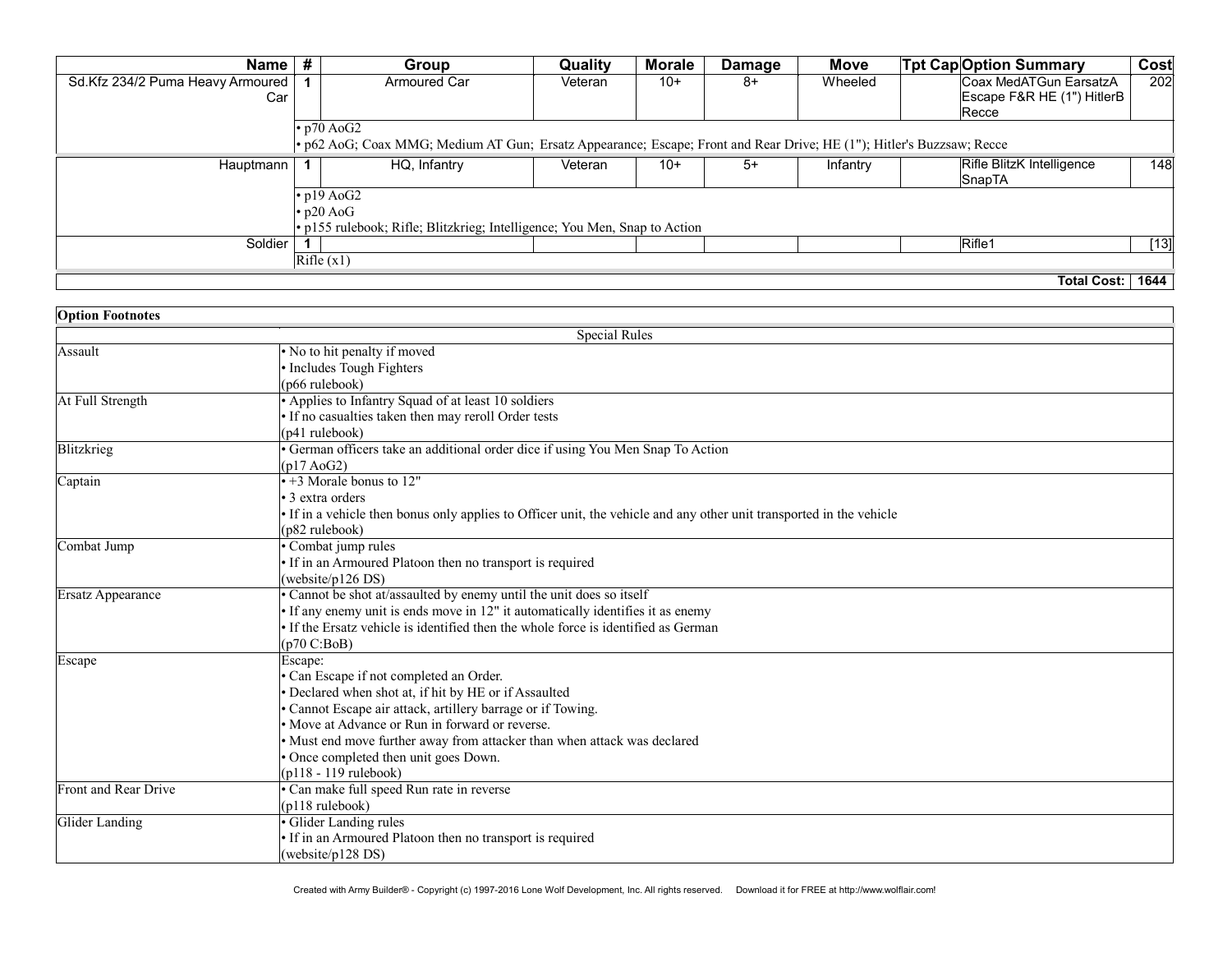| HE(1")              | $\cdot$ +1 pen, D2 pins, D3 hits against target in building                                                                     |
|---------------------|---------------------------------------------------------------------------------------------------------------------------------|
|                     | · Number of hits caused by number of models covered/partially covered by template.                                              |
|                     | Target can take immediate Down causing number of hits to halve.                                                                 |
|                     | No negative penetration modifier for long range.                                                                                |
|                     | · If in Ambush then specify round loaded                                                                                        |
|                     | $(p68-71$ rulebook)                                                                                                             |
| HE(2")              | $\cdot$ +2 pen, D3 pins, D6 hits against target in building                                                                     |
|                     | • Number of hits caused by number of models covered/partially covered by template.                                              |
|                     | Target can take immediate Down causing number of hits to halve.                                                                 |
|                     | • No negative penetration modifier for long range.                                                                              |
|                     | • If in Ambush then specify round loaded                                                                                        |
|                     | (p68-71 rulebook)                                                                                                               |
| HE(4")              | $\cdot$ +4 pen, D6 pins, 3D6 hits against target in building                                                                    |
|                     | · Number of hits caused by number of models covered/partially covered by template.                                              |
|                     | Target can take immediate Down causing number of hits to halve.                                                                 |
|                     | No negative penetration modifier for long range.                                                                                |
|                     | If in Ambush then specify round loaded                                                                                          |
|                     | $(p68-71$ rulebook)                                                                                                             |
| Hitler's Buzzsaw    | $\cdot$ LMG/MMG +1 shot                                                                                                         |
|                     | $(p154 \text{ rulebook})$                                                                                                       |
| Initiative Training | · If NCO killed roll D6                                                                                                         |
|                     | On a 2+ remove a different model                                                                                                |
|                     | $(p17 \text{ AoG2})$                                                                                                            |
| Intelligence        | • Once per game at start of turn roll a D6                                                                                      |
|                     | • Apply -1 modifier                                                                                                             |
|                     | On a 4+ the activating player may choose a dice from the bag for first activation                                               |
|                     | (p27 C:BoB)                                                                                                                     |
| Loader              | • Choose a model (not NCO.                                                                                                      |
|                     | · Loader remains in 1" of weapon                                                                                                |
|                     | If crew weapon is fired then Loader cannot fire their won weapon.                                                               |
|                     | · If Loader is killed or not in 1" then crew weapon is -1 to hit                                                                |
|                     | (p118 rulebook)                                                                                                                 |
| One Shot            | • Umm, one shot                                                                                                                 |
|                     | Can fire at targets seperately to the rest of the unit                                                                          |
|                     | $(p72-73$ rulebook)                                                                                                             |
| Recce               | • Can Reverse at full Advance rate.                                                                                             |
|                     | Can spot Hidden units by moving within 12".                                                                                     |
|                     | (p118 - 119, 131 rulebook)                                                                                                      |
| Shaped Charge       | • No Penetration modifier                                                                                                       |
|                     | (p73 rulebook)                                                                                                                  |
| Stubborn            | • If take a Morale check then ignore pin markers                                                                                |
|                     | Does not apply to Order tests                                                                                                   |
|                     | (p91 rulebook)                                                                                                                  |
| Tank Hunter         | • No Order Test to assault vehicles (p112 rulebook)                                                                             |
|                     | . If win an assault against an armoured vehicle then hits count as normal Damage Result for penetration rather than superficial |
|                     |                                                                                                                                 |
|                     | (p91 rulebook)                                                                                                                  |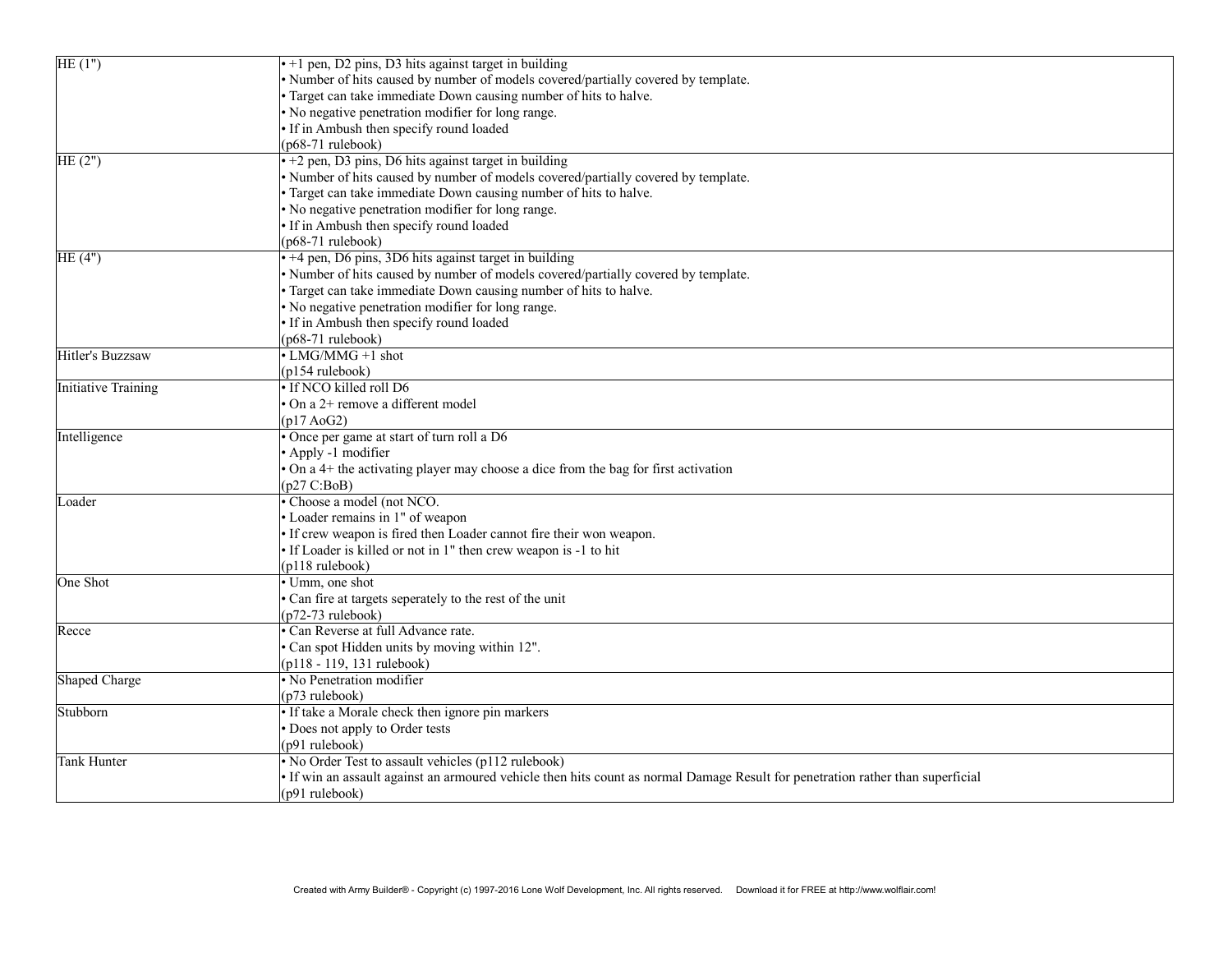| · Support Team: If the model operating the weapon is killed then remove the full team<br>· Squad weapon: If the model operating the weapon is killed then Loader reverts to a rifleman<br>$(p73$ rulebook)<br>• If model causes casualty in Close Combat then may make another attack<br><b>Tough Fighters</b><br>(p91 rulebook)<br>• If Officer receives a successful Order then can draw further die<br>You Men, Snap to Action<br>• Allocate order dice to units within 6"/12" of the Officer<br>· Each unit takes Order test as normal<br>• Does not work if the officer is in a vehicle.<br>(p83 rulebook)<br>Variant<br>Air Force Forward Observer<br>• Once per game the FOO is given Fire order to call in air strike.<br>• Nominate enemy unit in LoS of FAO.<br>• At start of following turns roll D6<br>$(p85 - 86$ rulebook)<br>Weapons<br><b>Anti-Tank Grenades</b><br>· Gives Tank Hunter (p91 rulebook)<br><b>Assault Rifle</b><br>R: 18", S: 2, Pen: n/a, Assault<br>• p62 rulebook<br>R: 36", S: 5, Pen: n/a<br>Coax MMG<br>Heavy AT Gun (2")<br>R: 72", S: 1, Pen: $+6$ , HE $(2")$<br>• p62 rulebook<br>R: 36", S: 4, Pen: n/a, Team<br><b>LMG</b><br>• p62 rulebook<br>R: 60", S: 1, Pen: $+5$ , HE $(1")$<br>Medium AT Gun<br>• p62 rulebook<br><b>MMG</b><br>R: 36", S: 5, Pen: n/a<br>• p62 rulebook<br>MMG (Forward Hull)<br>R: 36", S: 5, Pen: n/a<br>• p62 rulebook<br>R: 12", S: 1, Pen: +6, One Shot, Shaped Charge<br>Panzerfaust<br>• p62 rulebook<br>R: 18", S: 1, Pen: +7, HE (4") One Shot<br>Remote Operated mine<br>· May only target stationary target (building, stationary vehicle, unit inside building)<br>• If attacking Recce and target moves then counts as 1-4 for the Goliath<br>· Do not roll to hit, instead:<br>1-4 No effect, remove model<br>5-6 Target hit in same way as heavy howitzer<br>(DADU p1) | Team | · Requires team to fire - minimum 2 crew              |  |  |  |  |  |
|-----------------------------------------------------------------------------------------------------------------------------------------------------------------------------------------------------------------------------------------------------------------------------------------------------------------------------------------------------------------------------------------------------------------------------------------------------------------------------------------------------------------------------------------------------------------------------------------------------------------------------------------------------------------------------------------------------------------------------------------------------------------------------------------------------------------------------------------------------------------------------------------------------------------------------------------------------------------------------------------------------------------------------------------------------------------------------------------------------------------------------------------------------------------------------------------------------------------------------------------------------------------------------------------------------------------------------------------------------------------------------------------------------------------------------------------------------------------------------------------------------------------------------------------------------------------------------------------------------------------------------------------------------------------------------------------------------------------------------------------------------------------------------------------------------------------------------------------------------------|------|-------------------------------------------------------|--|--|--|--|--|
|                                                                                                                                                                                                                                                                                                                                                                                                                                                                                                                                                                                                                                                                                                                                                                                                                                                                                                                                                                                                                                                                                                                                                                                                                                                                                                                                                                                                                                                                                                                                                                                                                                                                                                                                                                                                                                                           |      | . If only one crew left then weapon suffers -1 to hit |  |  |  |  |  |
|                                                                                                                                                                                                                                                                                                                                                                                                                                                                                                                                                                                                                                                                                                                                                                                                                                                                                                                                                                                                                                                                                                                                                                                                                                                                                                                                                                                                                                                                                                                                                                                                                                                                                                                                                                                                                                                           |      |                                                       |  |  |  |  |  |
|                                                                                                                                                                                                                                                                                                                                                                                                                                                                                                                                                                                                                                                                                                                                                                                                                                                                                                                                                                                                                                                                                                                                                                                                                                                                                                                                                                                                                                                                                                                                                                                                                                                                                                                                                                                                                                                           |      |                                                       |  |  |  |  |  |
|                                                                                                                                                                                                                                                                                                                                                                                                                                                                                                                                                                                                                                                                                                                                                                                                                                                                                                                                                                                                                                                                                                                                                                                                                                                                                                                                                                                                                                                                                                                                                                                                                                                                                                                                                                                                                                                           |      |                                                       |  |  |  |  |  |
|                                                                                                                                                                                                                                                                                                                                                                                                                                                                                                                                                                                                                                                                                                                                                                                                                                                                                                                                                                                                                                                                                                                                                                                                                                                                                                                                                                                                                                                                                                                                                                                                                                                                                                                                                                                                                                                           |      |                                                       |  |  |  |  |  |
|                                                                                                                                                                                                                                                                                                                                                                                                                                                                                                                                                                                                                                                                                                                                                                                                                                                                                                                                                                                                                                                                                                                                                                                                                                                                                                                                                                                                                                                                                                                                                                                                                                                                                                                                                                                                                                                           |      |                                                       |  |  |  |  |  |
|                                                                                                                                                                                                                                                                                                                                                                                                                                                                                                                                                                                                                                                                                                                                                                                                                                                                                                                                                                                                                                                                                                                                                                                                                                                                                                                                                                                                                                                                                                                                                                                                                                                                                                                                                                                                                                                           |      |                                                       |  |  |  |  |  |
|                                                                                                                                                                                                                                                                                                                                                                                                                                                                                                                                                                                                                                                                                                                                                                                                                                                                                                                                                                                                                                                                                                                                                                                                                                                                                                                                                                                                                                                                                                                                                                                                                                                                                                                                                                                                                                                           |      |                                                       |  |  |  |  |  |
|                                                                                                                                                                                                                                                                                                                                                                                                                                                                                                                                                                                                                                                                                                                                                                                                                                                                                                                                                                                                                                                                                                                                                                                                                                                                                                                                                                                                                                                                                                                                                                                                                                                                                                                                                                                                                                                           |      |                                                       |  |  |  |  |  |
|                                                                                                                                                                                                                                                                                                                                                                                                                                                                                                                                                                                                                                                                                                                                                                                                                                                                                                                                                                                                                                                                                                                                                                                                                                                                                                                                                                                                                                                                                                                                                                                                                                                                                                                                                                                                                                                           |      |                                                       |  |  |  |  |  |
|                                                                                                                                                                                                                                                                                                                                                                                                                                                                                                                                                                                                                                                                                                                                                                                                                                                                                                                                                                                                                                                                                                                                                                                                                                                                                                                                                                                                                                                                                                                                                                                                                                                                                                                                                                                                                                                           |      |                                                       |  |  |  |  |  |
|                                                                                                                                                                                                                                                                                                                                                                                                                                                                                                                                                                                                                                                                                                                                                                                                                                                                                                                                                                                                                                                                                                                                                                                                                                                                                                                                                                                                                                                                                                                                                                                                                                                                                                                                                                                                                                                           |      |                                                       |  |  |  |  |  |
|                                                                                                                                                                                                                                                                                                                                                                                                                                                                                                                                                                                                                                                                                                                                                                                                                                                                                                                                                                                                                                                                                                                                                                                                                                                                                                                                                                                                                                                                                                                                                                                                                                                                                                                                                                                                                                                           |      |                                                       |  |  |  |  |  |
|                                                                                                                                                                                                                                                                                                                                                                                                                                                                                                                                                                                                                                                                                                                                                                                                                                                                                                                                                                                                                                                                                                                                                                                                                                                                                                                                                                                                                                                                                                                                                                                                                                                                                                                                                                                                                                                           |      |                                                       |  |  |  |  |  |
|                                                                                                                                                                                                                                                                                                                                                                                                                                                                                                                                                                                                                                                                                                                                                                                                                                                                                                                                                                                                                                                                                                                                                                                                                                                                                                                                                                                                                                                                                                                                                                                                                                                                                                                                                                                                                                                           |      |                                                       |  |  |  |  |  |
|                                                                                                                                                                                                                                                                                                                                                                                                                                                                                                                                                                                                                                                                                                                                                                                                                                                                                                                                                                                                                                                                                                                                                                                                                                                                                                                                                                                                                                                                                                                                                                                                                                                                                                                                                                                                                                                           |      |                                                       |  |  |  |  |  |
|                                                                                                                                                                                                                                                                                                                                                                                                                                                                                                                                                                                                                                                                                                                                                                                                                                                                                                                                                                                                                                                                                                                                                                                                                                                                                                                                                                                                                                                                                                                                                                                                                                                                                                                                                                                                                                                           |      |                                                       |  |  |  |  |  |
|                                                                                                                                                                                                                                                                                                                                                                                                                                                                                                                                                                                                                                                                                                                                                                                                                                                                                                                                                                                                                                                                                                                                                                                                                                                                                                                                                                                                                                                                                                                                                                                                                                                                                                                                                                                                                                                           |      |                                                       |  |  |  |  |  |
|                                                                                                                                                                                                                                                                                                                                                                                                                                                                                                                                                                                                                                                                                                                                                                                                                                                                                                                                                                                                                                                                                                                                                                                                                                                                                                                                                                                                                                                                                                                                                                                                                                                                                                                                                                                                                                                           |      |                                                       |  |  |  |  |  |
|                                                                                                                                                                                                                                                                                                                                                                                                                                                                                                                                                                                                                                                                                                                                                                                                                                                                                                                                                                                                                                                                                                                                                                                                                                                                                                                                                                                                                                                                                                                                                                                                                                                                                                                                                                                                                                                           |      |                                                       |  |  |  |  |  |
|                                                                                                                                                                                                                                                                                                                                                                                                                                                                                                                                                                                                                                                                                                                                                                                                                                                                                                                                                                                                                                                                                                                                                                                                                                                                                                                                                                                                                                                                                                                                                                                                                                                                                                                                                                                                                                                           |      |                                                       |  |  |  |  |  |
|                                                                                                                                                                                                                                                                                                                                                                                                                                                                                                                                                                                                                                                                                                                                                                                                                                                                                                                                                                                                                                                                                                                                                                                                                                                                                                                                                                                                                                                                                                                                                                                                                                                                                                                                                                                                                                                           |      |                                                       |  |  |  |  |  |
|                                                                                                                                                                                                                                                                                                                                                                                                                                                                                                                                                                                                                                                                                                                                                                                                                                                                                                                                                                                                                                                                                                                                                                                                                                                                                                                                                                                                                                                                                                                                                                                                                                                                                                                                                                                                                                                           |      |                                                       |  |  |  |  |  |
|                                                                                                                                                                                                                                                                                                                                                                                                                                                                                                                                                                                                                                                                                                                                                                                                                                                                                                                                                                                                                                                                                                                                                                                                                                                                                                                                                                                                                                                                                                                                                                                                                                                                                                                                                                                                                                                           |      |                                                       |  |  |  |  |  |
|                                                                                                                                                                                                                                                                                                                                                                                                                                                                                                                                                                                                                                                                                                                                                                                                                                                                                                                                                                                                                                                                                                                                                                                                                                                                                                                                                                                                                                                                                                                                                                                                                                                                                                                                                                                                                                                           |      |                                                       |  |  |  |  |  |
|                                                                                                                                                                                                                                                                                                                                                                                                                                                                                                                                                                                                                                                                                                                                                                                                                                                                                                                                                                                                                                                                                                                                                                                                                                                                                                                                                                                                                                                                                                                                                                                                                                                                                                                                                                                                                                                           |      |                                                       |  |  |  |  |  |
|                                                                                                                                                                                                                                                                                                                                                                                                                                                                                                                                                                                                                                                                                                                                                                                                                                                                                                                                                                                                                                                                                                                                                                                                                                                                                                                                                                                                                                                                                                                                                                                                                                                                                                                                                                                                                                                           |      |                                                       |  |  |  |  |  |
|                                                                                                                                                                                                                                                                                                                                                                                                                                                                                                                                                                                                                                                                                                                                                                                                                                                                                                                                                                                                                                                                                                                                                                                                                                                                                                                                                                                                                                                                                                                                                                                                                                                                                                                                                                                                                                                           |      |                                                       |  |  |  |  |  |
|                                                                                                                                                                                                                                                                                                                                                                                                                                                                                                                                                                                                                                                                                                                                                                                                                                                                                                                                                                                                                                                                                                                                                                                                                                                                                                                                                                                                                                                                                                                                                                                                                                                                                                                                                                                                                                                           |      |                                                       |  |  |  |  |  |
|                                                                                                                                                                                                                                                                                                                                                                                                                                                                                                                                                                                                                                                                                                                                                                                                                                                                                                                                                                                                                                                                                                                                                                                                                                                                                                                                                                                                                                                                                                                                                                                                                                                                                                                                                                                                                                                           |      |                                                       |  |  |  |  |  |
|                                                                                                                                                                                                                                                                                                                                                                                                                                                                                                                                                                                                                                                                                                                                                                                                                                                                                                                                                                                                                                                                                                                                                                                                                                                                                                                                                                                                                                                                                                                                                                                                                                                                                                                                                                                                                                                           |      |                                                       |  |  |  |  |  |
|                                                                                                                                                                                                                                                                                                                                                                                                                                                                                                                                                                                                                                                                                                                                                                                                                                                                                                                                                                                                                                                                                                                                                                                                                                                                                                                                                                                                                                                                                                                                                                                                                                                                                                                                                                                                                                                           |      |                                                       |  |  |  |  |  |
|                                                                                                                                                                                                                                                                                                                                                                                                                                                                                                                                                                                                                                                                                                                                                                                                                                                                                                                                                                                                                                                                                                                                                                                                                                                                                                                                                                                                                                                                                                                                                                                                                                                                                                                                                                                                                                                           |      |                                                       |  |  |  |  |  |
|                                                                                                                                                                                                                                                                                                                                                                                                                                                                                                                                                                                                                                                                                                                                                                                                                                                                                                                                                                                                                                                                                                                                                                                                                                                                                                                                                                                                                                                                                                                                                                                                                                                                                                                                                                                                                                                           |      |                                                       |  |  |  |  |  |
|                                                                                                                                                                                                                                                                                                                                                                                                                                                                                                                                                                                                                                                                                                                                                                                                                                                                                                                                                                                                                                                                                                                                                                                                                                                                                                                                                                                                                                                                                                                                                                                                                                                                                                                                                                                                                                                           |      |                                                       |  |  |  |  |  |
|                                                                                                                                                                                                                                                                                                                                                                                                                                                                                                                                                                                                                                                                                                                                                                                                                                                                                                                                                                                                                                                                                                                                                                                                                                                                                                                                                                                                                                                                                                                                                                                                                                                                                                                                                                                                                                                           |      |                                                       |  |  |  |  |  |
|                                                                                                                                                                                                                                                                                                                                                                                                                                                                                                                                                                                                                                                                                                                                                                                                                                                                                                                                                                                                                                                                                                                                                                                                                                                                                                                                                                                                                                                                                                                                                                                                                                                                                                                                                                                                                                                           |      |                                                       |  |  |  |  |  |
|                                                                                                                                                                                                                                                                                                                                                                                                                                                                                                                                                                                                                                                                                                                                                                                                                                                                                                                                                                                                                                                                                                                                                                                                                                                                                                                                                                                                                                                                                                                                                                                                                                                                                                                                                                                                                                                           |      |                                                       |  |  |  |  |  |
|                                                                                                                                                                                                                                                                                                                                                                                                                                                                                                                                                                                                                                                                                                                                                                                                                                                                                                                                                                                                                                                                                                                                                                                                                                                                                                                                                                                                                                                                                                                                                                                                                                                                                                                                                                                                                                                           |      |                                                       |  |  |  |  |  |
|                                                                                                                                                                                                                                                                                                                                                                                                                                                                                                                                                                                                                                                                                                                                                                                                                                                                                                                                                                                                                                                                                                                                                                                                                                                                                                                                                                                                                                                                                                                                                                                                                                                                                                                                                                                                                                                           |      |                                                       |  |  |  |  |  |
|                                                                                                                                                                                                                                                                                                                                                                                                                                                                                                                                                                                                                                                                                                                                                                                                                                                                                                                                                                                                                                                                                                                                                                                                                                                                                                                                                                                                                                                                                                                                                                                                                                                                                                                                                                                                                                                           |      |                                                       |  |  |  |  |  |
|                                                                                                                                                                                                                                                                                                                                                                                                                                                                                                                                                                                                                                                                                                                                                                                                                                                                                                                                                                                                                                                                                                                                                                                                                                                                                                                                                                                                                                                                                                                                                                                                                                                                                                                                                                                                                                                           |      |                                                       |  |  |  |  |  |
|                                                                                                                                                                                                                                                                                                                                                                                                                                                                                                                                                                                                                                                                                                                                                                                                                                                                                                                                                                                                                                                                                                                                                                                                                                                                                                                                                                                                                                                                                                                                                                                                                                                                                                                                                                                                                                                           |      |                                                       |  |  |  |  |  |
|                                                                                                                                                                                                                                                                                                                                                                                                                                                                                                                                                                                                                                                                                                                                                                                                                                                                                                                                                                                                                                                                                                                                                                                                                                                                                                                                                                                                                                                                                                                                                                                                                                                                                                                                                                                                                                                           |      |                                                       |  |  |  |  |  |
|                                                                                                                                                                                                                                                                                                                                                                                                                                                                                                                                                                                                                                                                                                                                                                                                                                                                                                                                                                                                                                                                                                                                                                                                                                                                                                                                                                                                                                                                                                                                                                                                                                                                                                                                                                                                                                                           |      |                                                       |  |  |  |  |  |
|                                                                                                                                                                                                                                                                                                                                                                                                                                                                                                                                                                                                                                                                                                                                                                                                                                                                                                                                                                                                                                                                                                                                                                                                                                                                                                                                                                                                                                                                                                                                                                                                                                                                                                                                                                                                                                                           |      |                                                       |  |  |  |  |  |
|                                                                                                                                                                                                                                                                                                                                                                                                                                                                                                                                                                                                                                                                                                                                                                                                                                                                                                                                                                                                                                                                                                                                                                                                                                                                                                                                                                                                                                                                                                                                                                                                                                                                                                                                                                                                                                                           |      |                                                       |  |  |  |  |  |
|                                                                                                                                                                                                                                                                                                                                                                                                                                                                                                                                                                                                                                                                                                                                                                                                                                                                                                                                                                                                                                                                                                                                                                                                                                                                                                                                                                                                                                                                                                                                                                                                                                                                                                                                                                                                                                                           |      |                                                       |  |  |  |  |  |